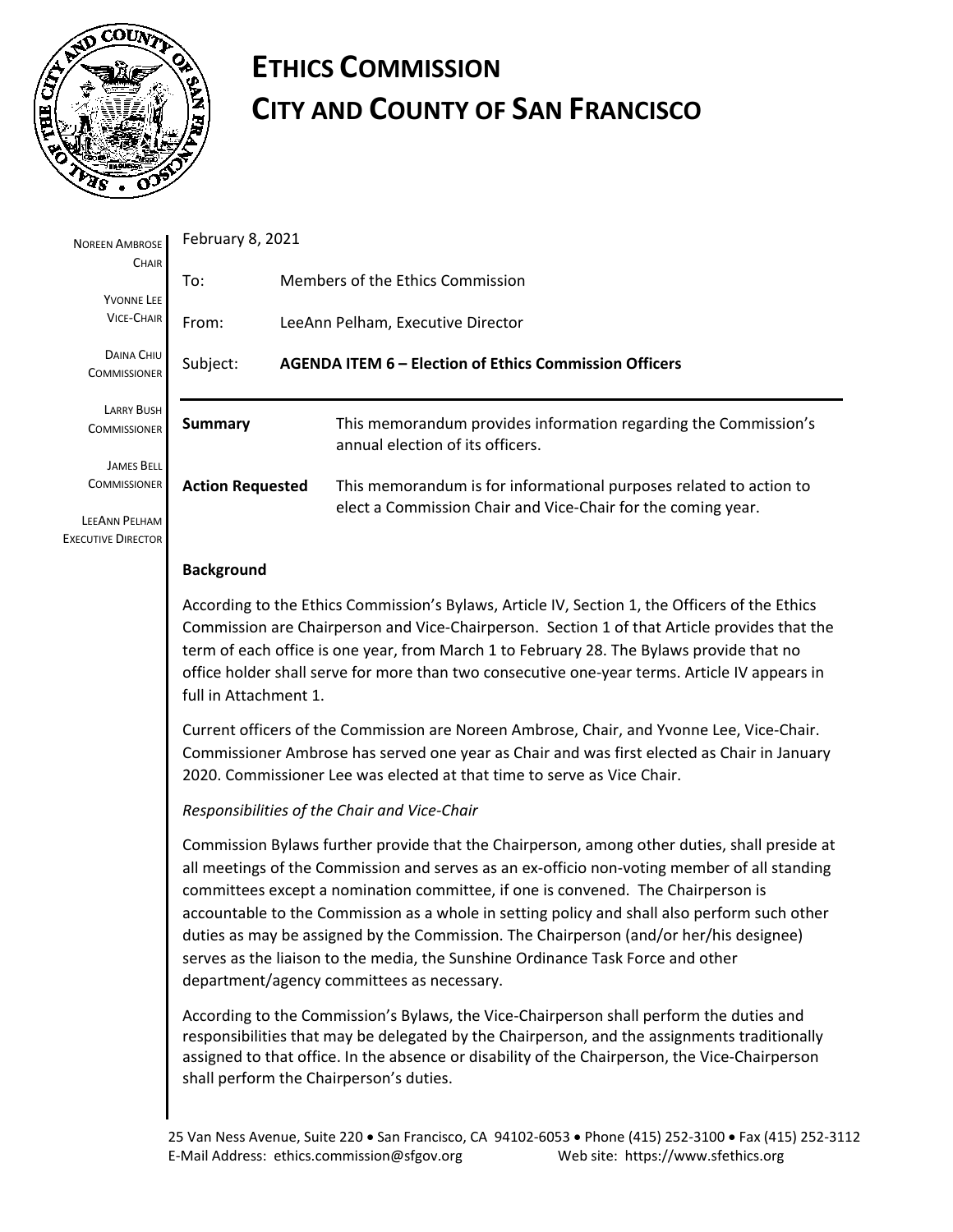#### **Election Process**

The Commission's Bylaws do not provide for a specific method for the election of its Officers. The Commission has customarily employed the following procedure for the election of its Officers:

The Chair will open nominations for Chair. Any commissioner who wishes to nominate a candidate for Chair will state the name of that person. If that person agrees to run, that person is nominated. When there are no further nominations, and following any public comment, the Chair will close the nominations and take a roll call vote in which each Commissioner shall state the name of the nominee for whom he or she is voting. If a nominee receives three or more votes, that person is elected Chair. If no nominee receives three votes, the Commission may have further discussion, and proceed to another vote. This process shall repeat until one nominee has received three or more votes.

The Chair will open nominations for Vice-Chair. Any commissioner who wishes to nominate a candidate for Vice-Chair will state the name of that person. If that person agrees to run, then that person is nominated. When there are no further nominations and after public comment, the Chair will close the nominations and take a roll call vote in which each Commissioner shall state the name of the nominee for whom he or she is voting. If a nominee receives three or more votes, that person is elected Vice-Chair. If no nominee receives three votes, the Commission may have further discussion, and proceed to another vote. This process shall repeat until one nominee has received three or more votes.